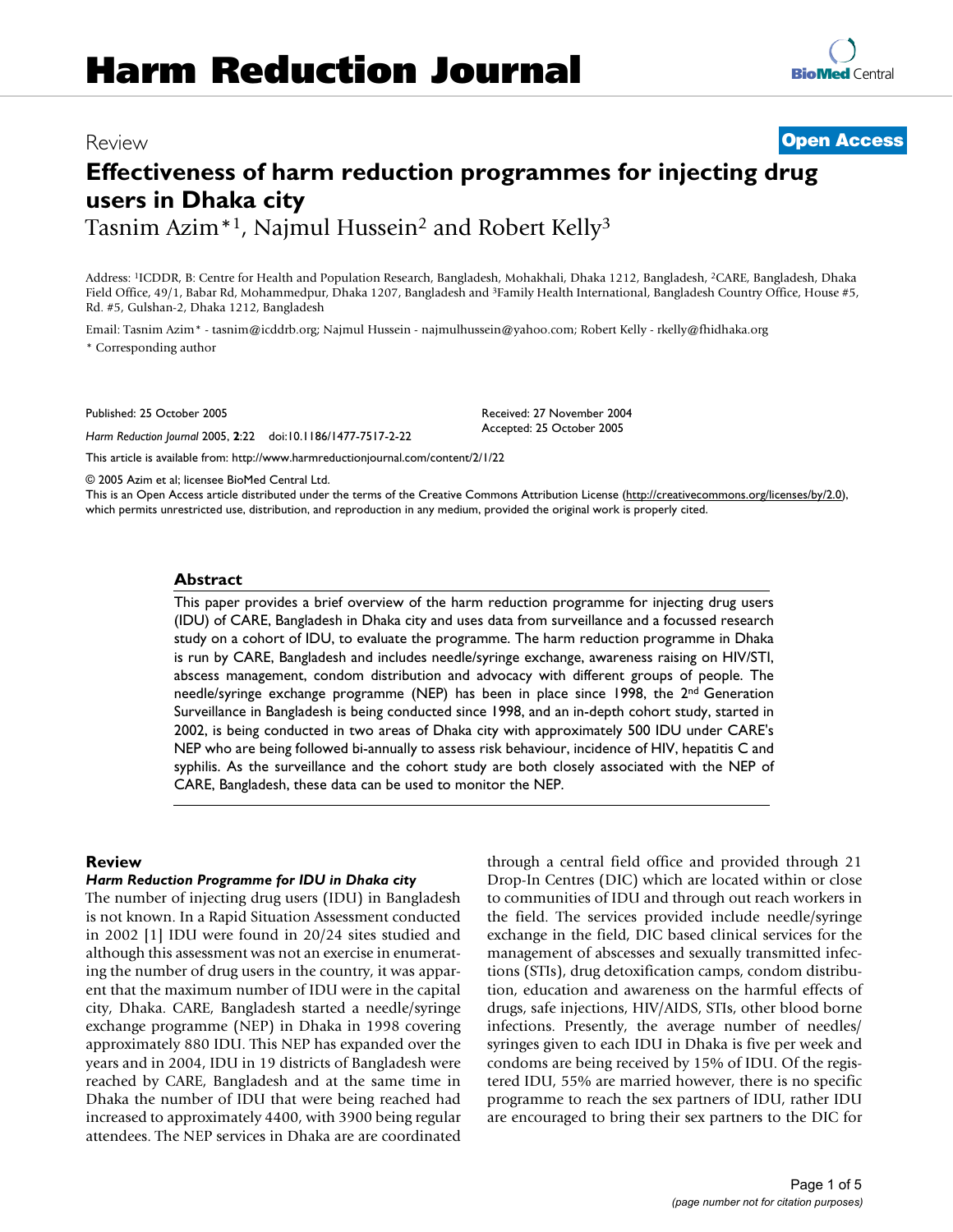STI management. In the last year 87 sex partners received STI treatment from the DIC.

In addition to these services, advocacy constitutes a major part of CARE, Bangladesh's intervention programme for IDU. Advocacy is done with members of the community, law enforcing agencies, policy makers from the government, general community leaders, NGOs, and Development Partners as and when required. Special local level advocacy meetings are held at the community level when problems are faced in the field.

In Dhaka, harm reduction services to IDU are provided almost exclusively by CARE, Bangladesh. Other organisations are providing detoxification and some rehabilitation services, and some also provide clinical management for STIs but their clientele are primarily non-injecting drug users.

## *Data for evaluating the NEP*

#### *National Surveillance*

Second Generation Surveillance for HIV is being conducted in Bangladesh since 1998 and IDU are one of the population groups sampled in surveillance and they have been accessed from several cities [2-7]. The surveillance system in Bangladesh has the serological and Behavioural Surveillance System (BSS) components, which are conducted in tandem on similar groups, but not the same individuals and the methodologies for sampling for the two systems are different. The serological system sampled IDU exclusively through the NEP of CARE, Bangladesh and most of the IDU sampled in BSS were members of the NEP. Given that the surveillance is so closely linked to the intervention programmes, data from the surveillance system can be used to monitor intervention programmes for IDU, i.e. the NEP of CARE, Bangladesh, as that has the only ongoing harm reduction programme with IDU in Dhaka. Five rounds of surveillance have been completed and as IDU have been sampled from the NEP since the 2nd round (1999–2000), data from the 2<sup>nd</sup> to the 5<sup>th</sup> (2003– 2004) rounds have been used in this evaluation.

## *Serological Surveillance*

The serological surveillance in Bangladesh accesses IDU through intervention programmes [6] and the reason for this is that blood samples cannot be collected in the field setting and results of syphilis tests and treatment for syphilis can only be provided to the IDU in a clinical setting. For serological surveillance, IDU have been accessed annually through harm reduction NGOs with extensive outreach into the community (i.e. CARE, Bangladesh) since the 2<sup>nd</sup> round (1999–2000) and since the 3<sup>rd</sup> round (2000–2001) this has been exclusive source of IDU as previous attempts at accessing IDU through detoxification clinics yielded very few IDU.

Serological surveillance has recorded a rise in HIV prevalence over the rounds in IDU from the NEP in Central Bangladesh with prevalence rising from at 1.4% in 1999– 2000 (2nd round) to 4.0% in 2002 (4th round) and remaining at 4% during the 5<sup>th</sup> round (2003–2004) ( $p <$ 0.001) [3,8]. Although in the  $5<sup>th</sup>$  round the HIV prevalence has remained at 4%, in one particular neighbourhood in the same city, the prevalence was recorded at 8.9% (95% CI: 5.4–14.4%) [7]. These findings show that HIV is gradually rising within the IDU in this city and at present most of the cases are localised to one neighbourhood, which may be the epicentre of the epidemic. High rates of hepatitis C have been recorded in the IDU from the very beginning of surveillance and these rates have remained high throughout (66.5% in 2nd round, 62.3% in the 4<sup>th</sup> round and 59.2% in the 5<sup>th</sup> round) [7,8]. High hepatitis C rates suggest risky injection and drug sharing behaviours [9]. In contrast to HIV and hepatitis C, active syphilis rates declined significantly over the rounds (9.3% in the 2<sup>nd</sup> round to 1.2% in the 5<sup>th</sup> round,  $p < 0.001$  [7] suggesting that interventions for sexual risk are possibly being addressed successfully.

## *Behavioural Surveillance System*

A two-stage cluster sampling was used in BSS [6]. In the first stage a time location systematic random sampling method was employed to select primary sampling units (PSUs) and in the second stage the numbers of respondents to be interviewed from each PSU was calculated. The PSU for IDU were spots where at least three IDU were found in a specific time frame. Through this method of sampling IDU selected included both those who were in and out of intervention programmes although in the 5th round most IDU sampled were members of the NEP of CARE, Bangladesh. The data used for evaluation are from the 4th and 5th rounds of BSS.

During the 4th round of BSS conducted in 2002, 44.5% (95% CI: 34.6–54.8%) of the IDU sampled from Central city A were under the NEP of CARE, Bangladesh and this increased to 88.3% (95% CI: 84.4–91.4%) during the 5th round in 2003–2004 ( $p < 0.001$ ). Analyses of data from the 4th round of BSS showed that IDU in interventions practice safer behaviours than those out of intervention [10] and fewer IDU within interventions shared needles/ syringes and reported STIs than IDU outside of interventions [11] whereas more IDU within interventions who reported STIs in the last year sought treatment [11]. These findings suggested that the NEP might be having some preventive effect. However, although, coverage increased between the 4th and 5th rounds of surveillance, borrowing of used needles/syringes by IDU during the last week also increased from 65.8% (95% CI: 60.1–71.1%) in 2002 to 86% (95% CI: 82.4–89.0%) in 2004 (p < 0.001). Unfortunately BSS cannot provide reasons for changes in behav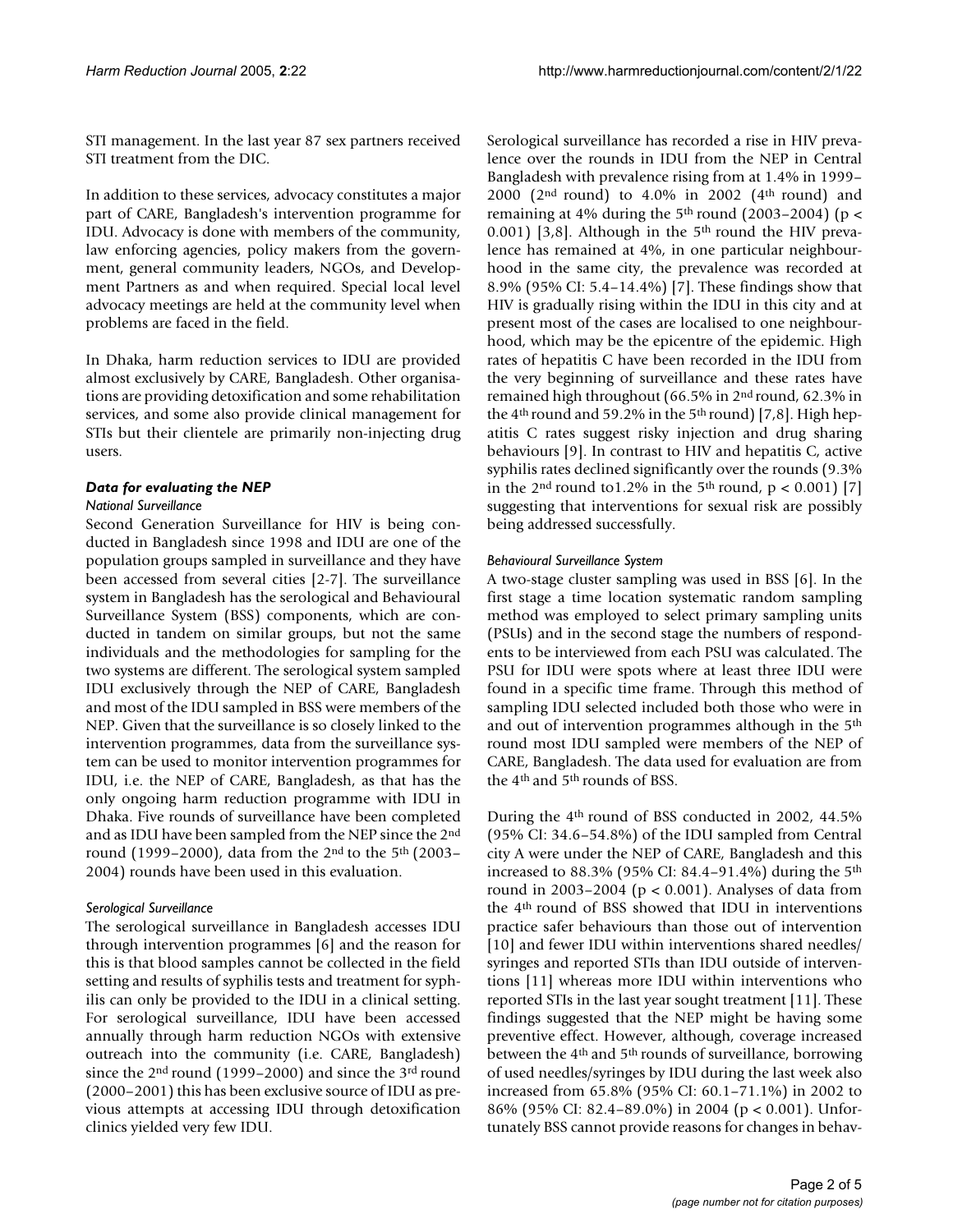iours seen but field observations at the time of surveillance suggested that considerable disruption occurred in the field due to "cleaning" drives by the community and law enforcement agencies which drove the IDU underground from their regular shooting spots. Nine such observations were recorded during mapping and interviewing for BSS over a three month period.

IDU are not only at risk of acquiring HIV through injection sharing but also through unprotected sex [12] which can also allow transmission to other non-IDU partners in their sexual network [13-15]. In Bangladesh, BSS data show that IDU in Central city A are sexually active and in the 5th round of BSS, in the last year 34.5% (95% CI: 29.4– 40.0%) bought sex from female sex workers, 2.3% (95% CI: 1.2–4.6%) from male sex workers and 35.7% (95% CI: 29.6–42.3%) had regular non-commercial female sex partners. Although the proportion of IDU who bought sex declined between the 4<sup>th</sup> and 5<sup>th</sup> rounds of surveillance (p < 0.001) fewer IDU reported using condoms in the last sex act with female sex workers in the 5th round 15.7% (95% CI: 10.3–23.3%) compared to the 4th round (29.3%, 95% CI: 23.5–35.9%) of surveillance ( $p = 0.005$ ). These findings indicate that sexual behaviour in those IDU involved in commercial sex has become riskier.

As the BSS sampled IDU from the same areas of the city as the serological surveillance, secondary analyses of the 5th round of BSS data was done to assess whether there were behavioural factors associated with the localised epidemic of HIV recorded by serological surveillance in IDU in a neighbourhood of Central city A (unpublished observations). BSS data from IDU were compared between the neighbourhood with the concentrated HIV epidemic (referred to as area 1) and the rest of the city. In brief, such comparisons revealed that IDU from area 1 were from a lower socio-economic status being significantly less educated, having a lower monthly average income and more commonly living on the street ( $p \le 0.001$  for all) than IDU from the rest of the city. In area 1, IDU took more injections on average in the last day and in the last week (p < 0.001 for both) compared to the IDU in the rest of the city although no differences were observed in injection sharing behaviour between the two areas. However, among those IDU who shared in the last week and said they had shared with different partners, the mean number of persons that shared injections were higher in area 1 than in the rest of the city ( $p = 0.026$ ). Moreover, IDU in area 1 had a lower risk perception than those in the rest of the city. Therefore, there appear to be neighbourhood factors that enhance vulnerability of the IDU to HIV. From these data it is not possible to gage what these factors may be but in other countries factors such as neighbourhood socio-economic status have been shown to play a role in fuelling the HIV epidemic [16,17].

## *Research study on a cohort of IDU*

A research study on a cohort of IDU in two areas of Dhaka city within the NEP of CARE, Bangladesh is ongoing. This study has been focussing on the incidence of HIV, hepatitis C and syphilis and risk behaviours of IDU within the NEP. Preliminary findings obtained at the baseline of the cohort study in 2002 showed that there is a localised epidemic (5.9%; 95% CI: 4.2–8.1%) within the cohort of 561 IDU and that in one of the two areas under study the prevalence is 8.0% (95% CI: 5.7–11.1% [18], the same neighbourhood that has recorded an epidemic during the 5th round of surveillance.

Baseline data from the IDU within the cohort showed that 27.7% (95% CI: 24.1–31.5%) and 34.5% (95% CI: 30.7– 38.6%) IDU borrowed and lent used needles/syringes, respectively, in the last week despite being in the NEP [18]. Almost half the IDU (48.3%; 95% CI: 44.4–52.6%) obtained their needles/syringes from the NEP as well as drug stores. The reasons for obtaining needle/syringes outside the NEP and for sharing needles/syringes included not having access to outreach workers while injecting (13.2%; 95% CI: 10.0–17.4%), not having needles/ syringes with themselves at the time of injection (16%; 95% CI: 12.4–20.4%), not having adequate knowledge about HIV/AIDS (14.2%; 95% CI: 10.8–18.4%), inadequate supply of needle/syringe by the NEP (3.1%; 95% CI: 1.7–5.6%) and a combination of these (33.2%; 95% CI: 28.3–38.5%). In addition, the IDU complained of harassment by law enforcers and the community, poor abscess management, inadequate access to medical treatment and detoxification services. Similar to the BSS data, a significant proportion of IDU in the cohort also reported unsafe sexual behaviour (data not shown).

## *Response of CARE, Bangladesh to the data*

In response to data from surveillance and the cohort study, CARE, Bangladesh increased its coverage of IDU in Dhaka city and in the neighbourhood where the epidemic was recorded and took some specific actions to improve their programme [19]. To increase the likelihood of having access to outreach workers at the time of injection, the number of outreach workers in the field for distributing needles/syringes were increased from 12 in a month in January 2003 to 100 in December 2003; the number of shifts during which needles/syringes are distributed were increased from one to two daily; and needles/syringes exchange in the field was supervised more closely. To reduce the harassment that IDU face from law enforcing agencies, CARE, Bangladesh increased its advocacy efforts with law enforcers, community and policy makers. Since the study started, monthly visits of IDU in the two study DICs of the IDU increased between January and October 2003 from 337 to 1118 in area A and 548 to 1217 in area B. Similarly, the numbers of IDU whose abscesses were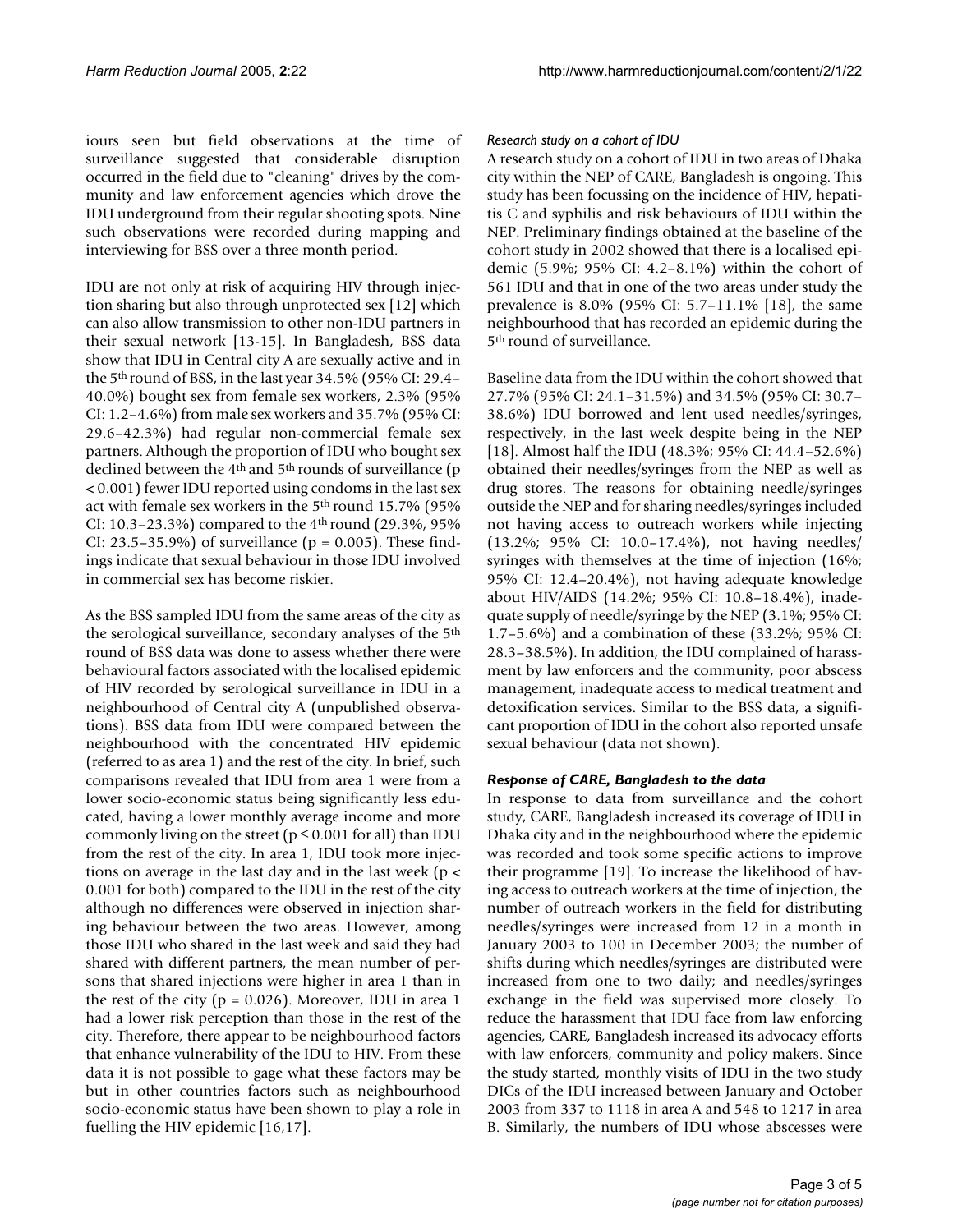managed increased during the same time at those DICs (from 83 to 278 in area A and 127 to 219 in area B). A hospital willing to provide medical services to IDU such as management of severe abscesses, orthopaedic services, surgery, etc was identified to which IDU are now referred.

Through the cohort study 40 HIV positive IDU have been identified and these HIV positive IDU have raised new demands mainly related to their clinical management and maintenance of confidentiality. Counsellors and a physician from ICDDR,B were appointed especially for their needs and CARE, Bangladesh formed a support group of HIV positive IDU and their partners. CARE, Bangladesh also opened a new DIC for the HIV positive IDU, which is also open for any IDU wishing to attend so as not to discriminate between the HIV positive and negative IDU. Through this DIC medical care and counselling has become much easier and more regular. So far there has been no breach in confidentiality.

## **Conclusion**

At present the HIV prevalence is still low in IDU but and although in some aspects sex practices may have become safer, injection sharing behaviour has become riskier. Given the high levels of continued risk behaviour and hepatitis C prevalence, the frequent disturbances in the field interfering with the programme activities and that one area of Dhaka city is already experiencing a localised epidemic of HIV, if all out efforts from all quarters are not made, the epidemic is likely to spread in the near future. Available data suggest that the NEP in Dhaka is responsive to the data generated but the responses have been insufficient in changing their injection sharing practices. The harm reduction programme has to develop a more comprehensive response and as there are neighbourhood differences the programme also needs to address a broader environment, which may be making the IDU more vulnerable in that neighbourhood. Consideration of structural interventions may be necessary if an HIV epidemic is to be averted.

## **Authors' contributions**

TA was responsible for the surveillance and cohort study on IDU and drafted the manuscript.

NH was responsible for managing the NEP of CARE, Bangladesh and was the counterpart for the cohort study on IDU from CARE, Bangladesh.

RK provided technical input to the Behavioural Surveillance and helped draft the manuscript.

All authors read and approved the final manuscript.

## **Acknowledgements**

Surveillance was conducted by ICDDR,B, on behalf of the Govt. of Bangladesh, with support of grants from UNAIDS, from the Department for International Development (DfID), UK grant number BGH 9800 552/582/002, Govt. of Bangladesh/ DfID/IDA, credit number 3441 BD and USAID/FHI IMPACT #HRN-A-00-97-00017-00. The cohort study was conducted by ICDDR,B in close collaboration with CARE, Bangladesh and was funded by AusAID. The ICDDR,B acknowledges with gratitude the commitment of the different development partners to the Centre's research efforts. DfID funded CARE, Bangladesh for the intervention programme with IDU in Dhaka.

We acknowledge with gratitude all investigators of surveillance and the cohort study, individuals who are part of CARE, Bangladesh's IDU intervention programm e and all IDU who were part of these studies and programme.

#### **References**

- 1. Panda S, Mallick PS, Karim MA, Sharifuzzaman M, Ahmed AHT, Baatsen P: National assessment of situation and responses to opiod/opiate use in Bangladesh (NASROB). Dhaka, FHI/CARE/HASAB; 2002.
- 2. GoB: **HIV in Bangladesh: where is it going?** Dhaka, National AIDS/STD Program, Directorate General of Health Services, Ministry of Health and Family Welfare, Govt. of Bangladesh; 2001.
- 3. GoB: **HIV in Bangladesh: is time running out?** Dhaka, National AIDS/STD Program, Directorate General of Health Services, Ministry of Health and Family Welfare, Govt. of Bangladesh; 2003.
- 4. GoB: **Report on the Second National Expanded HIV Surveillance, 1999-2000, Bangladesh.** , National AIDS/STD Program, Directorate General of Health Services, Ministry of Health and Family Welfare, Govt. of Bangladesh; 2000.
- 5. GoB: **Report on the sero-surveillance and behavioural sur**veillance on STD and AIDS in Bangladesh, 1998-1999. National AIDS/STD Program, Directorate General of Health Services, Ministry of Health and Family Welfare, Govt. of Bangladesh; 2000.
- 6. GoB: **[National HIV serological and behaviural surveillance,](http://www.ncbi.nlm.nih.gov/entrez/query.fcgi?cmd=Retrieve&db=PubMed&dopt=Abstract&list_uids=15504471) [2002, Bangladesh: fourth round technical report.](http://www.ncbi.nlm.nih.gov/entrez/query.fcgi?cmd=Retrieve&db=PubMed&dopt=Abstract&list_uids=15504471)** Dhaka, National AIDS/STD Programme, Directorate General of Health Services, Ministry of Health and Family Welfare, Govt. of the Peoples Republic of Bangladesh; 2004.
- 7. GoB: **[HIV in Bangladesh: the present scenario.](http://www.ncbi.nlm.nih.gov/entrez/query.fcgi?cmd=Retrieve&db=PubMed&dopt=Abstract&list_uids=15504471)** Dhaka, National AIDS/STD Programme, Directorate General of Health Services, Ministry of Health and Family Welfare, Govt. of Bangladesh; 2004.
- 8. Azim T, Alam MS, Rahman M, Sarker MS, Ahmed G, Khan MR, Rahman S, Rahman ASMM, Sack DA: **[Impending concentrated HIV](http://www.ncbi.nlm.nih.gov/entrez/query.fcgi?cmd=Retrieve&db=PubMed&dopt=Abstract&list_uids=15075028) [epidemic among injecting drug users in Central Bangladesh.](http://www.ncbi.nlm.nih.gov/entrez/query.fcgi?cmd=Retrieve&db=PubMed&dopt=Abstract&list_uids=15075028)** *International Journal of STD & AIDS* 2004, **15:**280-282.
- 9. Garten JG, Lai S, Zhang J, Liu W, Chen J, Vlahov D, Yu X: **[Rapid](http://www.ncbi.nlm.nih.gov/entrez/query.fcgi?cmd=Retrieve&db=PubMed&dopt=Abstract&list_uids=15075167) [transmission of hepatitis C virus among young injecting her](http://www.ncbi.nlm.nih.gov/entrez/query.fcgi?cmd=Retrieve&db=PubMed&dopt=Abstract&list_uids=15075167)[oin users in Southern China.](http://www.ncbi.nlm.nih.gov/entrez/query.fcgi?cmd=Retrieve&db=PubMed&dopt=Abstract&list_uids=15075167)** *Int J Epidemiol* 2004, **33:**182-188.
- 10. Jenkins C, Rahman H, Saidel T, Jana S, Hussain AM: **Measuring the impact of needle exchange programs among injecting drug users through the National Behavioural Surveillance in Bangladesh.** *AIDS Education and Prevention* 2001, **13:**452-461.
- 11. MAP R: **AIDS in Asia: face the facts. A comprehensive analysis of the AIDS epidemic in Asia.** Bangkok, Mapping the AIDS Pandemic Network; 2004.
- 12. Strathdee SA, Sherman SG: **[The role of sexual transmission of](http://www.ncbi.nlm.nih.gov/entrez/query.fcgi?cmd=Retrieve&db=PubMed&dopt=Abstract&list_uids=14713667) [HIV infection among injection and non-injection drug users.](http://www.ncbi.nlm.nih.gov/entrez/query.fcgi?cmd=Retrieve&db=PubMed&dopt=Abstract&list_uids=14713667)** *J Urban Health* 2003, **80:**iii7-iii14.
- 13. Pisani E, Dadun, Suchaya PK, Kamil O, Jazan S: **[Sexual behaviour](http://www.ncbi.nlm.nih.gov/entrez/query.fcgi?cmd=Retrieve&db=PubMed&dopt=Abstract&list_uids=14615658) [among injection drug users in 3 Indonesian cities carries a](http://www.ncbi.nlm.nih.gov/entrez/query.fcgi?cmd=Retrieve&db=PubMed&dopt=Abstract&list_uids=14615658) [high potential for HIV spread to noninjectors.](http://www.ncbi.nlm.nih.gov/entrez/query.fcgi?cmd=Retrieve&db=PubMed&dopt=Abstract&list_uids=14615658)** *J Acquir Immune Defic Syndr* 2003, **34:**403-406.
- Saidel TJ, Des Jarlais DC, Peerapatanapokin W, Dorabjee J, Singh S, Brown T: **Potential impact of HIV among IDUs on heterosexual transmission in Asian settings: scenarios from the Asian epidemic model.** *Int J Drug Policy* 2003, **14:**63-74.
- 15. Panda S, Chatterjee A, Bhattacharya SK, Manna B, Singh PN, Sarkar S, Naik TN, Chakrabarti S, Detels R: **[Transmission of HIV from](http://www.ncbi.nlm.nih.gov/entrez/query.fcgi?cmd=Retrieve&db=PubMed&dopt=Abstract&list_uids=10919490) [injecting drug users to their wives in India.](http://www.ncbi.nlm.nih.gov/entrez/query.fcgi?cmd=Retrieve&db=PubMed&dopt=Abstract&list_uids=10919490)** *International Journal of STD & AIDS* 2000, **11:**468-473.